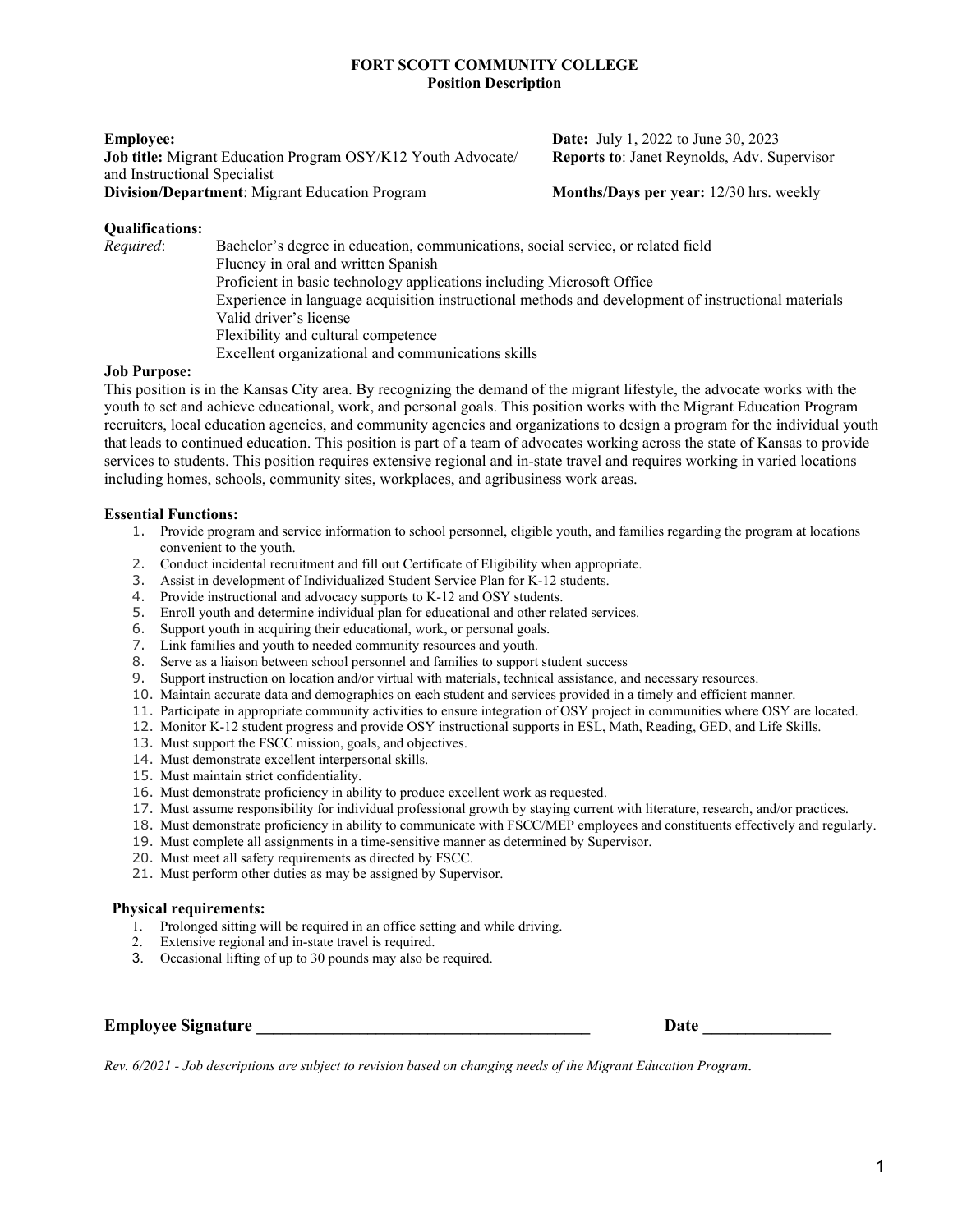## **FORT SCOTT COMMUNITY COLLEGE Position Description**

# **OSY/K12 ADVOCATE EXPECTATIONS:**

**Data Entry:** Advocate maintains accurate data and demographics on each student and services provided in a timely and efficient manner.

**Professional Development:** Advocate participates in, and applies in a noticeable and measurable way, all applicable professional development to ensure effective teaching strategies.

**Time Management**: Advocate creates and follows reasonable and efficient schedules to best serve program. Advocate is punctual to project and community engagements. Advocate is timely when completing tasks for students and staff. Advocate is efficient in notifying PMT, other staff members, and students when schedule changes are necessary.

**Professionalism:** Advocate is professional in attire and conducts him/herself in a professional, appropriate manner at all times.

**Communication:** Advocate is clear and concise when communicating with MEP staff, agencies, school district personnel (to include teachers), and other professionals as well as students.

**K-12 Family & School Advocacy**: Advocate understands and applies the specific advocacy mission to K-12 students, families, and school districts:

- Advocate supports youth in creating and acquiring their educational, work, or personal goals.
- Advocate works with Migrant Team leader and school district contact to effectively link community resources and assessed needs ofyouth.
- Advocate provides applicable information regarding the program to eligible youth. Advocate also regularly provides home/school communication support as well as advocacy when needed.

**K-12 Academic Support:** Advocate understands and applies the specific academic mission to K-12 students, families, and school districts.

- Advocate provides quality instruction with applicable support on location with materials, technical assistance, and necessary resources.
- Advocate supports individual plan for educational and other related services.
- Advocate utilizes supplemental remedial learning materials for all subjects, including reading and math, when necessary.

**OSY Advocacy & Academic Support:** Advocate understands and applies the specific mission to OSY students and families:

- Advocate supports youth in creating and achieving educational, work, or personal goals.
- Advocate works with community contacts to effectively link community resources and assessed needs of youth.
- Advocate provides applicable information regarding the program to eligibleyouth.